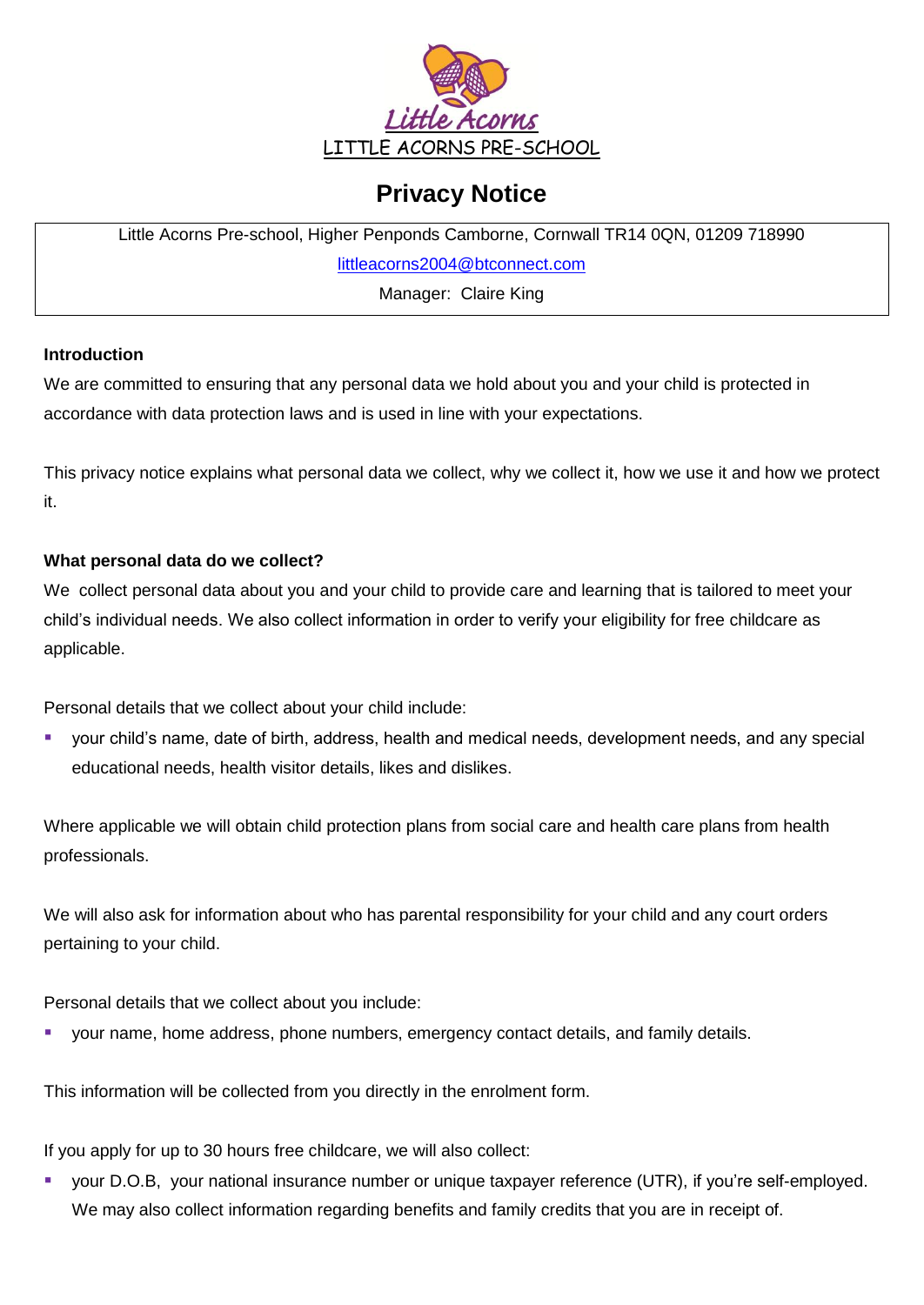## **Why we collect this information and the legal basis for handling your data**

We use personal data about you and your child in order to provide childcare services and fulfil the contractual arrangement you have entered into. This includes using your data to:

- contact you in case of an emergency
- to support your child's wellbeing and development
- to manage any special educational, health or medical needs of your child whilst at our setting
- to carry out regular assessment of your child's progress and to identify any areas of concern
- to maintain contact with you about your child's progress and respond to any questions you may have
- to process your claim for up to 30 hours free childcare (only where applicable)
- **to keep you updated with information about our service**

With your consent, we will also record your child's activities for their individual learning record. This may include photographs and videos. You will have the opportunity to withdraw your consent at any time, for images taken by confirming so in writing or emailing [littleacorns2004@btconnect.com.](mailto:littleacorns2004@btconnect.com)

We have a legal obligation to process safeguarding related data about your child should we have concerns about their welfare. We also have a legal obligation to transfer records and certain information about your child to the school that your child will be attending (see *Transfer of Records* policy).

#### **Who we share your data with**

In order for us to deliver childcare services we will also share your data as required with the following categories of recipients:

- Ofsted during an inspection or following a complaint about our service
- the Local Authority (where you claim up to 30 hours free childcare as applicable)
- the government's eligibility checker (as above)
- our insurance underwriter (if applicable)
- our accountants (if applicable)
- **our setting software management provider (if applicable)**
- $\blacksquare$  the school that your child will be attending

We will also share your data if:

- We are legally required to do so, for example, by law, by a court or the Charity Commission;
- to enforce or apply the terms and conditions of your contract with us;
- to protect your child and other children; for example by sharing information with social care or the police;
- **it is necessary to protect our rights, property or safety;**
- We transfer the management of the setting, in which case we may disclose your personal data to the prospective buyer so they may continue the service in the same way.

We will never share your data with any other organisation to use for their own purposes